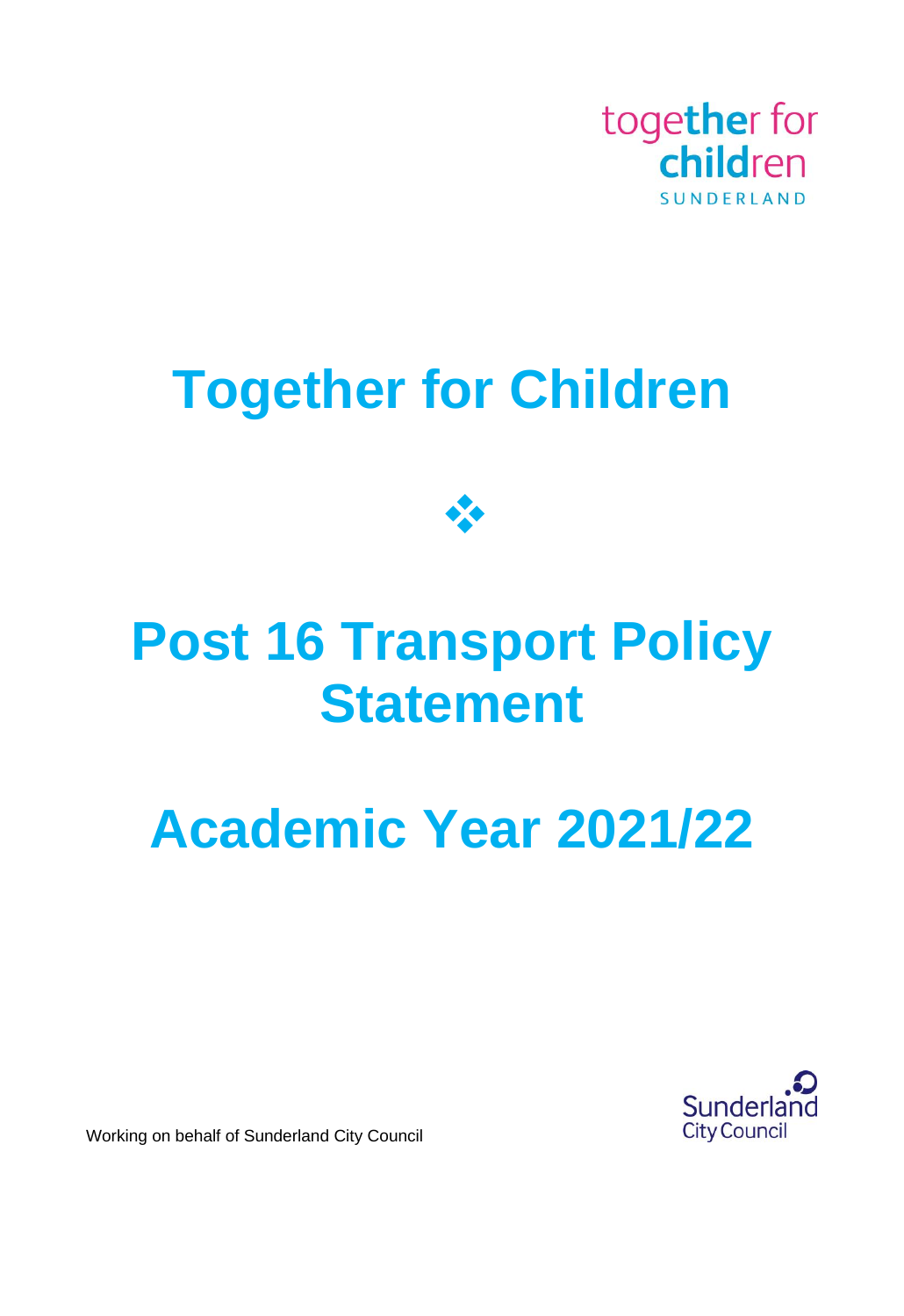## **Contents**

| 1.  | <b>Statement</b>                                                                                                                                                                                                                                                                                                                       | Page<br>3                                                                                                                        |  |
|-----|----------------------------------------------------------------------------------------------------------------------------------------------------------------------------------------------------------------------------------------------------------------------------------------------------------------------------------------|----------------------------------------------------------------------------------------------------------------------------------|--|
| 2.  | <b>Key Partners</b>                                                                                                                                                                                                                                                                                                                    |                                                                                                                                  |  |
| 3.  | <b>Key Principles</b>                                                                                                                                                                                                                                                                                                                  | 3                                                                                                                                |  |
| 4.  | <b>Post 16 Travel Assistance</b><br>4.1<br>Introduction<br>4.2<br><b>Network One Travel Tickets</b><br>4.3<br><b>North East VIP Tickets</b><br>4.4<br><b>Arriva Student Information</b><br>4.5<br><b>Bursaries</b><br>4.6<br><b>Concessionary Bus Pass</b><br>4.7<br><b>Companion Card</b><br>4.8<br><b>Taxi Card</b>                  | 4<br>4<br>4<br>$\overline{\mathcal{A}}$<br>$\overline{\mathbf{4}}$<br>$\overline{\mathbf{4}}$<br>$\frac{5}{6}$<br>$\overline{6}$ |  |
| 5.  | <b>Blue Badge Scheme</b>                                                                                                                                                                                                                                                                                                               |                                                                                                                                  |  |
| 6.  | <b>Care to Learn</b>                                                                                                                                                                                                                                                                                                                   |                                                                                                                                  |  |
| 7.  | <b>Access to Work</b>                                                                                                                                                                                                                                                                                                                  | 7                                                                                                                                |  |
| 8.  | Learners with Special Educational Needs Disabilities (SEND)                                                                                                                                                                                                                                                                            | 7                                                                                                                                |  |
|     | 8.1<br>Introduction<br>8.2<br><b>Application Form</b><br>8.3<br>Provision of dedicated transport<br>8.4<br><b>Financial Contribution</b><br>8.5<br>Preference of Provision<br>8.6<br><b>Course Eligibility</b><br>Work Based Learning, Work Experience and Apprenticeships<br>8.7<br>8.8<br>Transport to different sites and locations | 7<br>$\overline{7}$<br>8889<br>9                                                                                                 |  |
| 9.  | <b>Independent Travel Training (ITT)</b>                                                                                                                                                                                                                                                                                               | 9                                                                                                                                |  |
| 10. | <b>School Transport Mileage Rate (STMR)</b>                                                                                                                                                                                                                                                                                            | 10                                                                                                                               |  |
| 11. | <b>Appeals Process</b>                                                                                                                                                                                                                                                                                                                 |                                                                                                                                  |  |
| 12. | <b>Compliments and Complaints</b>                                                                                                                                                                                                                                                                                                      |                                                                                                                                  |  |
| 13. | <b>Useful Contacts</b>                                                                                                                                                                                                                                                                                                                 | 11                                                                                                                               |  |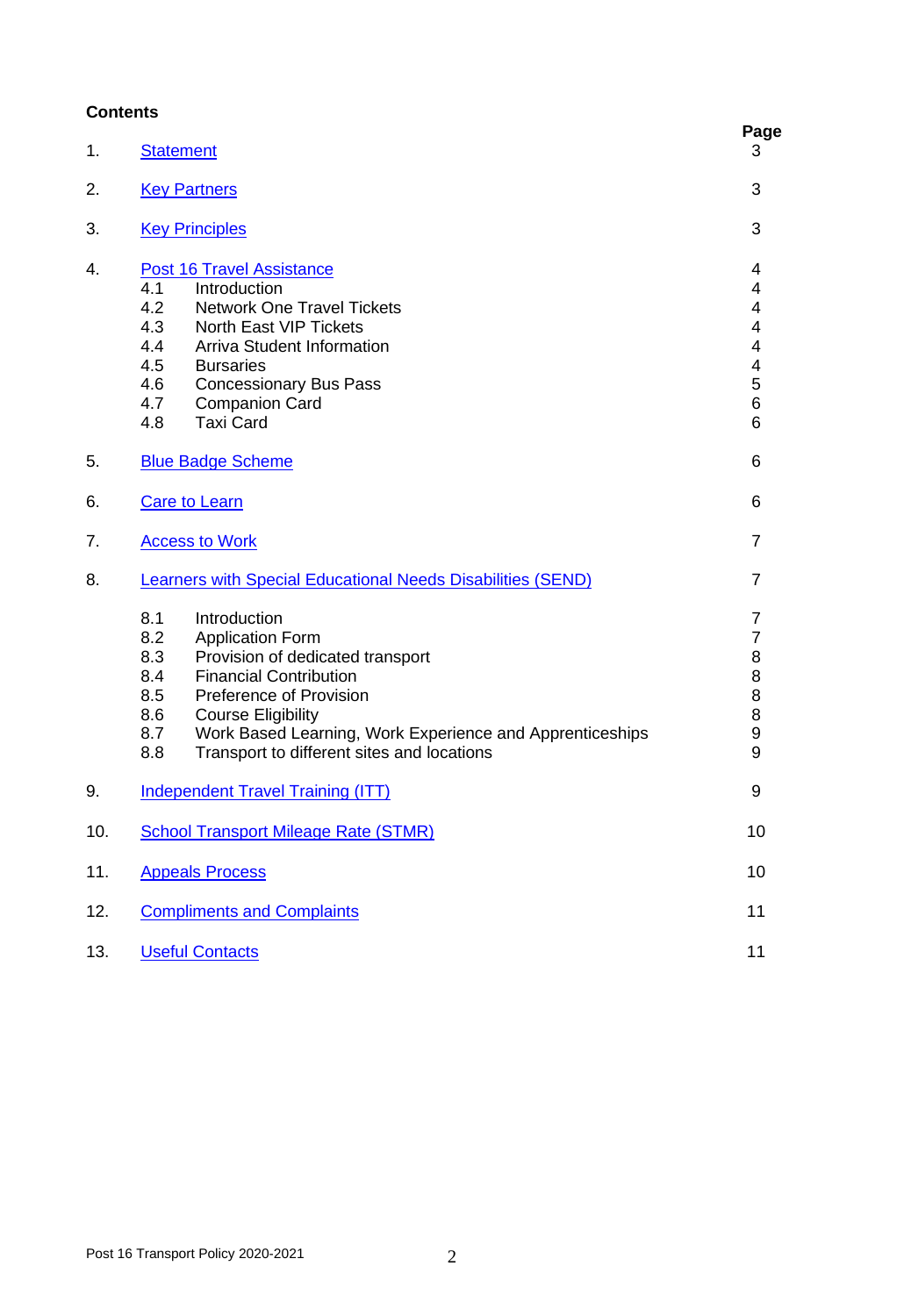## <span id="page-2-0"></span>**1. STATEMENT**

Together for Children encourages safe independent travel wherever possible. Walking and cycling promotes healthy living and the use of public transport is recommended in accordance with current initiatives and environmental issues.

Where the use of public transport is not suitable to student needs, alternative transport may be provided subject to various criteria outlined within this Policy.

#### <span id="page-2-1"></span>**2. KEY PARTNERS**

- All Secondary Schools, Special Schools and Academies based within the administrative area of Sunderland City Council.
- Sunderland College.
- NEXUS (the administrative body of the Tyne and Wear Passenger Transport Authority)
- Sunderland City Council
- Young people and their parents/carers

#### <span id="page-2-2"></span>**3. KEY PRINCIPLES**

There is no duty on Local Authorities to provide free transport for young people who are not of compulsory school age. This is usually when a young person completes Year 11 at their school/academy.

Local Authorities must however, publish an annual statement that sets out the travel arrangements considered necessary to assist Post 16 learners in full-time education.

Together for Children in Sunderland will provide travel assistance to eligible learners aged 16-25 years where it is deemed necessary and/or appropriate.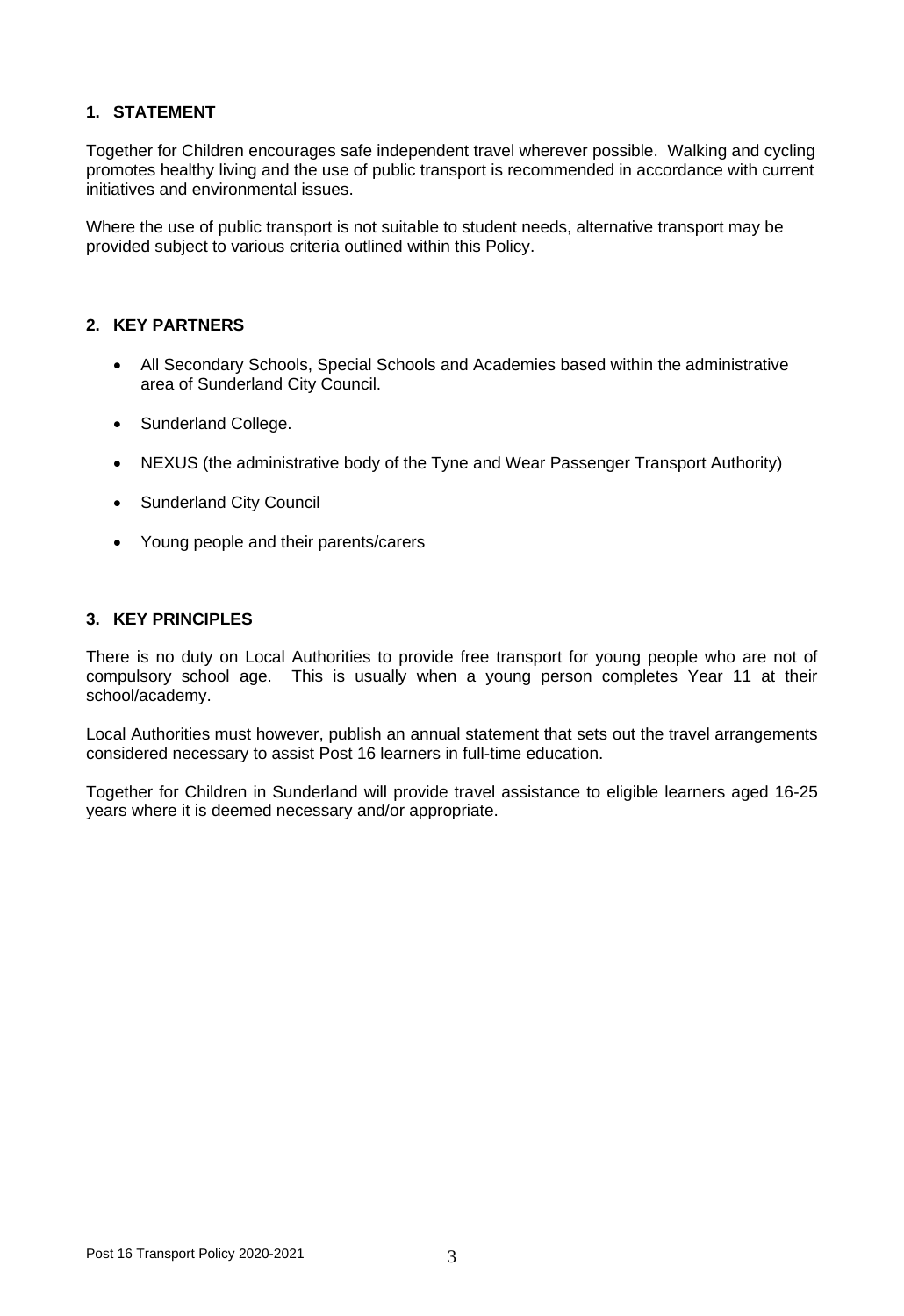## <span id="page-3-0"></span>**4. POST 16 TRAVEL ASSISTANCE**

### **4.1 Introduction**

This section of the Sunderland Post 16 Transport Policy is aimed at those learners who are able to travel independently or as accompanied to and from their chosen provision.

Post 16 students who live within Sunderland and would like to remain in full time education may be eligible for the schemes, and/or concessionary tickets contained within section 4 of this policy.

#### **4.2 Network One Travel Tickets**

NEXUS have, in conjunction with the local ticketing agency (Network Ticketing), arranged for the provision of discounted travel tickets for students aged 16-18 who are in full-time education. This ticket for students and young people is the only travel ticket that will let you travel throughout Tyne & Wear on virtually any bus, the Metro, Sunderland to Blaydon rail line and Shields ferry. It can be used all day, every day, from the start to the end of service. For up to date information, please view:

<https://networkonetickets.co.uk/tickets/tickets-for-students-and-young-people/>

Bus operators also maintain their own products for students. These products are subject to change and for the most up to date information visit the following website: <http://www.nexus.org.uk/bus/tickets>

Metro also maintains its own dedicated product for students, one for those aged 16-18 and one for students aged over 18. For further information please visit:<http://www.nexus.org.uk/metro/tickets>

#### **4.3 North East - Under 19 tickets**

With a Stagecoach Under 19 ID card, you can buy discounted bus tickets for all Stagecoach buses in Tyne and Wear, Teesside and Hartlepool. Once you have your card you can present it to your driver each time you buy or use an Under 19 ticket on board.

For further details please follow the link below: [https://www.stagecoachbus.com/promos-and-offers/north-east/under-19#](https://www.stagecoachbus.com/promos-and-offers/north-east/under-19)

#### **4.4 Arriva Student Information**

Arriva offer subsidised, or in some instances free travel for students attending the following Colleges:

- $\checkmark$  East Durham College Peterlee and Houghall Campus
- ✓ Bishop Auckland College
- ✓ New College Durham

For further details please visit:<https://www.arrivabus.co.uk/north-east>

#### **4.5 Bursaries**

Students attending Sunderland College, studying on a full-time programme, will be eligible to receive financial support as follows:

#### **Transport & Essential Kit Costs**

Any student where the household income is less than £25,000, who live more than 1 mile away from their campus of study, will receive travel support. Most students will either receive a Go North East Key Card or £30 per month for a Stagecoach VIP Megarider pass.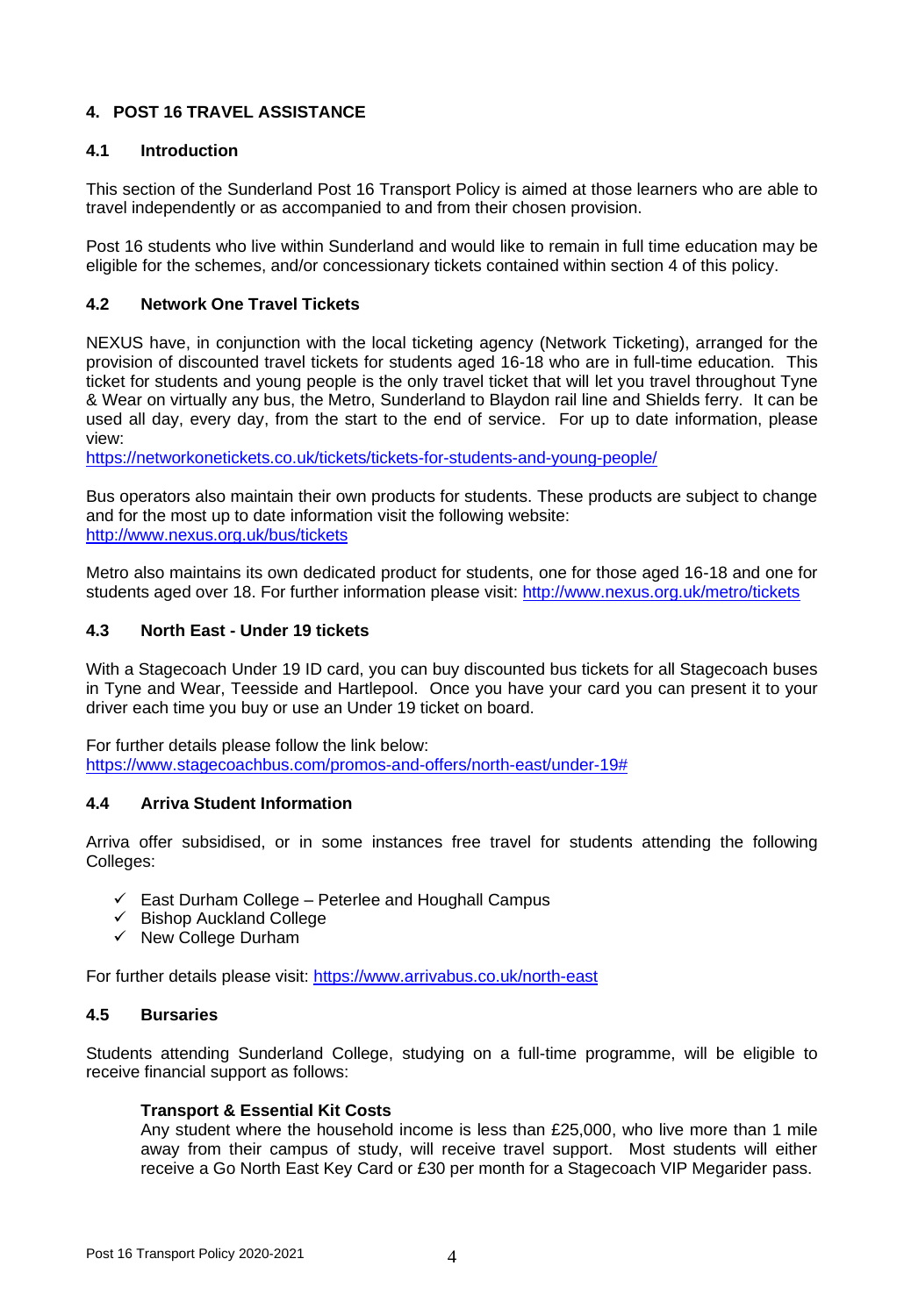Essential kit costs will also be paid for students eligible in this category.

Any student where the household income is between £25,000 and £40,000, and who lives more than 5 miles away from their main campus of study will receive travel support. For most students this will be a Go North East Key Card.

<https://www.sunderlandcollege.ac.uk/experience/enrolment/student-finance/>

#### **Guaranteed Bursary**

A bursary worth £1,200 a year will be available to assist with travel and other costs where the young person is:

- $\checkmark$  Living in care or a Care Leaver
- ✓ Claiming Income Support or Universal Credit in their own right
- ✓ Claiming Employment and Support Allowance together with Personal Independence Payment or Disability Living Allowance in their own right.

For any other College or 6<sup>th</sup> Form provision please contact that particular establishment's student support service, or visit their website to discover more information on bursaries and eligibility.

#### **4.6 Concessionary Bus Pass**

The English National Concessionary Travel Scheme is in place to provide free England-wide offpeak bus travel to eligible older and disabled people so they can access essential community facilities.

You are automatically eligible to apply for a travel pass if you are of fare paying age and you are in receipt of:

- ✓ Higher Rate Mobility Component of Disability Living Allowance (HRMCDLA)
- $\checkmark$  Personal Independence Payment (PIP), where the applicant has been awarded at least eight points against either the PIP Moving around and/or Communicating verbally activities
- ✓ War Pensioner's Mobility Supplement (WPMS).

You may also be eligible for a pass if you are/have:

- $\checkmark$  Blind or partially sighted
- ✓ Profoundly or severely deaf
- ✓ Without speech
- $\checkmark$  A disability or suffered an injury which has a substantial and long term adverse effect on your ability to walk
- ✓ No arms or have long term loss of the use of both arms
- $\checkmark$  A learning disability which includes significant impairment of intelligence and social functioning
- $\checkmark$  Applied for the grant of a licence to drive a motor vehicle under Part III of the Road Traffic Act 1988, and have had your application refused pursuant to section 92 of the Act (physical fitness), otherwise than on the ground of persistent misuse of drugs or alcohol.

To apply for a Concessionary Bus Pass please contact the Health and Wellbeing Team on (0191) 520 5552.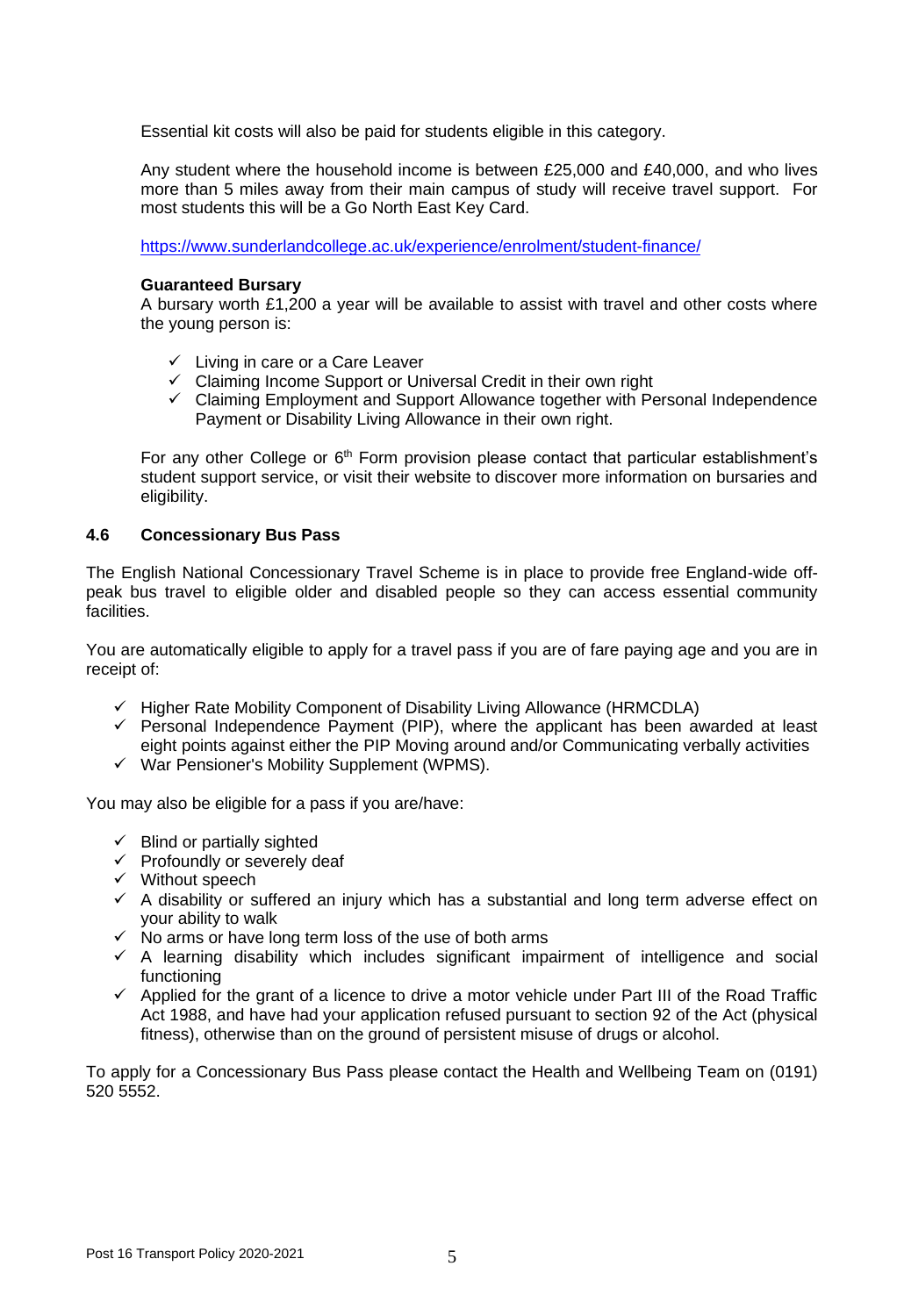## **4.7 Companion Card**

A Companion Card lets you take someone with you free of charge when you travel on buses in Tyne and Wear, County Durham, Northumberland and Darlington. It's available to residents of Tyne and Wear who receive certain allowances and need a companion to make all, or some journeys.

If you need a companion with you in order to be able to use buses, they will no longer need to pay, as long as they are travelling with you, and you have your Companion Card. If you have a Metro Gold Card, your Companion Card will also be valid on the Metro.

Please visit the website below for more details on the eligibility criteria and application process: <https://nexus.org.uk/companion-card>

## **4.8 Taxi Card**

The Taxi Card scheme can help people with mobility difficulties travel independently. It allows people to travel with a Nexus approved taxi company at a discounted price. Members will get issued with a card which is credited with a set amount of money every year – passengers use the money on their card to help pay towards each journey they make.

For further details on this scheme please visit the website below or contact Nexus directly on (0191) 202 0747:

<https://www.nexus.org.uk/ticket-information/concessions/taxicard>

## <span id="page-5-0"></span>**5. BLUE BADGE SCHEME**

Sunderland City Council's Blue Badge Scheme helps people with disabilities access essential community facilities. The cost of a Blue Badge is £10.00. To apply by telephone please call: (0191) 520 5552.

Details of the Blue Badge eligibility criteria can be found at: <https://www.sunderland.gov.uk/article/15010/Blue-Badge-scheme>

## <span id="page-5-1"></span>**6. CARE TO LEARN**

The Care to Learn scheme can help with childcare costs while you study. However, you must be aged under 20 at the start of your course.

The scheme is available for publicly funded courses in England. This includes courses in:

- ✓ schools
- $\checkmark$  sixth forms in schools
- $\checkmark$  sixth-form colleges

Care to Learn can help with the cost of:

- ✓ your childcare, including deposit and registration fees
- $\checkmark$  a childcare taster session for up to 5 days
- $\checkmark$  keeping your childcare place over the summer holidays
- $\checkmark$  taking your child to their childcare provider

For further information on the Care to Learn scheme please visit the GOV.UK website: <https://www.gov.uk/care-to-learn>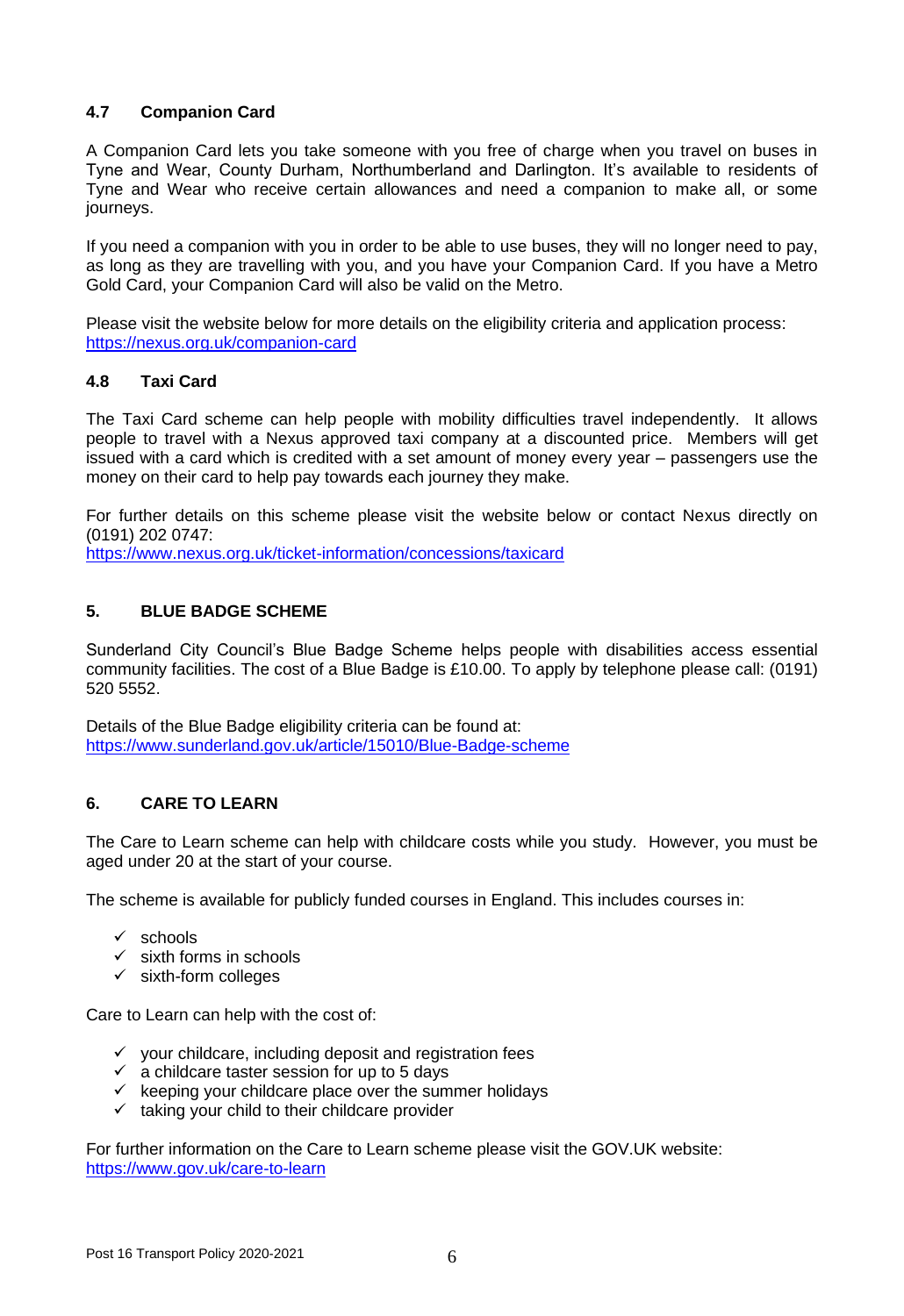## <span id="page-6-0"></span>**7. ACCESS TO WORK**

If you are disabled or have a physical or mental health condition that makes it hard for you to do your job, your employer must make certain changes, known as 'reasonable adjustments' to make sure you are not substantially disadvantaged when doing your job.

If the help you need at work is not covered by your employer, you may be able to get help from Access to Work. You need to have a paid job or be about to start or return to one.

You'll be offered support based on your needs, which may include a grant to help cover the costs of practical support in the workplace.

An Access to Work grant can pay for:

- $\checkmark$  special equipment, adaptations or support worker services to help you do things like answer the phone or go to meetings
- $\checkmark$  help getting to and from work

For further information on the Access to Work scheme please visit GOV.UK: <https://www.gov.uk/access-to-work>

### <span id="page-6-1"></span>**8. LEARNERS WITH SPECIAL EDUCATIONAL NEEDS AND/OR DISABILITIES (SEND)**

#### **8.1 Introduction**

Dedicated transport may be provided for Post 16 learners who meet the eligibility criteria below and complete the application form (link to form in section 8.2). The Home to School Transport Team will work closely with SEN Caseworkers when reviewing any transport requests.

To qualify for assistance with dedicated transport the young person must:

- $\checkmark$  be aged 16-25 during the academic year
- $\checkmark$  be undertaking a full-time course of study (12 guided learning hours or more per week) for a minimum period of one academic year
- $\checkmark$  have an Education Health and Care Plan or medical condition which affects mobility
- $\checkmark$  live over 3 miles walking distance from the provision.

Learners who have a medical condition that precludes the use of public transport, may be provided with transport to and from their course of study. A supporting letter from the young person's consultant must be provided with the application form.

Students are expected to have made signs of progression in their chosen course if they are applying for additional years of assistance with travel. It would be usual practice to offer assistance with travel, where eligible, to students for two years of Further Education following their final year at school. This premise would apply to those young people who remain at Special Schools until the age of 19 years and then move on to College.

#### **8.2 Application Form**

All Post 16 Learners who may require dedicated transport due to their SEN and/or medical condition must complete the assistance with travel application form, as soon as the student's placement has been confirmed. Late applications may result in transport not being arranged in time for the student to access the start of their study programme.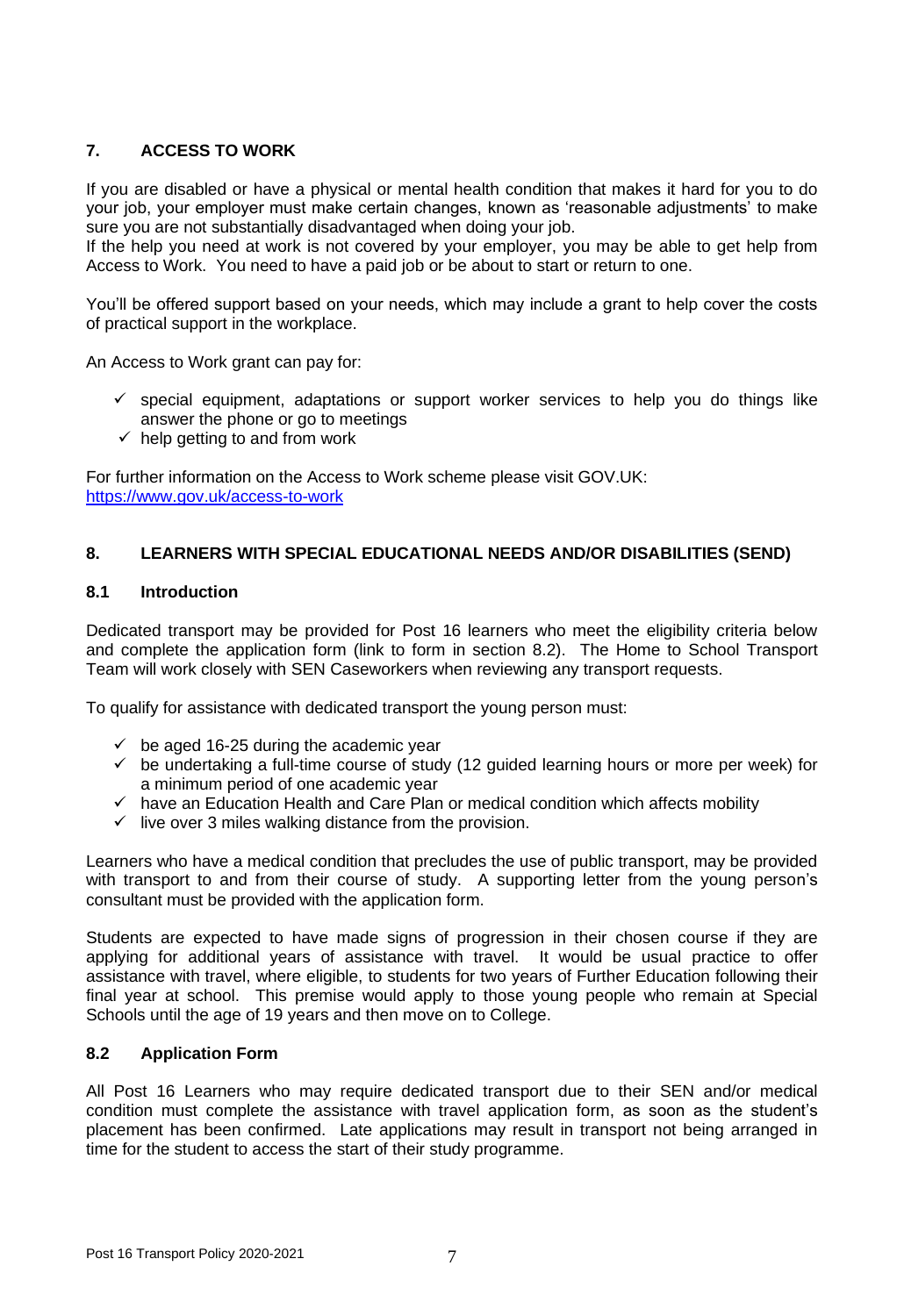All transport provision will be reviewed annually, unless otherwise stated, therefore a new application form is required each year. Transport can be offered temporarily in some instances, while an assessment is carried out by an Independent Travel Trainer.

The required application form can be requested directly from Home to School Transport on (0191) 561 2284 or accessed via the link below on Sunderland's Local Offer website:

[https://www.sunderlandinformationpoint.co.uk/kb5/sunderland/directory/service.page?id=6OIN41U](https://www.sunderlandinformationpoint.co.uk/kb5/sunderland/directory/service.page?id=6OIN41Usv3A&localofferchannel=0) [sv3A&localofferchannel=0](https://www.sunderlandinformationpoint.co.uk/kb5/sunderland/directory/service.page?id=6OIN41Usv3A&localofferchannel=0)

The application form can also be completed and submitted online;

<https://www.togetherforchildren.org.uk/application-assistance-with-travel>

#### **8.3 Provision of dedicated transport**

It should be noted that to protect the public funds we administer, it may be necessary to schedule journeys that are not direct to a home address or, an educational establishment. Similarly, due the nature of the timing of college courses, it may be necessary for some students to have a period of 'waiting time' before the relevant transport arrives or may be required to attend their educational establishment early. Together for Children will endeavour to ensure that this waiting time does not exceed one hour.

Transport provision to Post 16 establishments will not have a passenger assistant present, unless one has been specifically requested. Where a passenger assistant is provided, they should be able to prove their identity with an Education Permit, issued by Together for Children indicating they have undertaken a Disclosure & Barring Service (DBS) assessment. All drivers and escorts must also undergo a Safeguarding training course.

All journey times will be limited to a maximum of 75 minutes each way in line with best practice. The only exception to this would be where transport is provided direct to the educational establishment and this was factored into the placement of the young person.

#### **8.4 Financial Contribution**

After a consultation process in 2016, Sunderland City Council introduced a Post 16 travel contribution for the provision of dedicated transport where eligibility has been met. The travel contribution is £651 per academic year and can be paid either in one full amount or in monthly instalments through a Standing Order arrangement. The amount identified is equivalent to an All Zone over-16 Travel Permit supplied by Nexus. Together for Children will continue to organise taxi provision where eligibility has been met and, in all cases, will still subsidise a large proportion of the cost.

Exemptions to the contribution include:

- $\checkmark$  Looked After Children (LAC)
- ✓ Low income families (Highest Working Tax Credits or Free School Meals)
- ✓ Young people assessed in their own right who are already making payments to Adult Social Care via a Personal Budget

#### **8.5 Preference of Provision**

Where a student, parent or carer has chosen a placement that is out of the Sunderland boundary,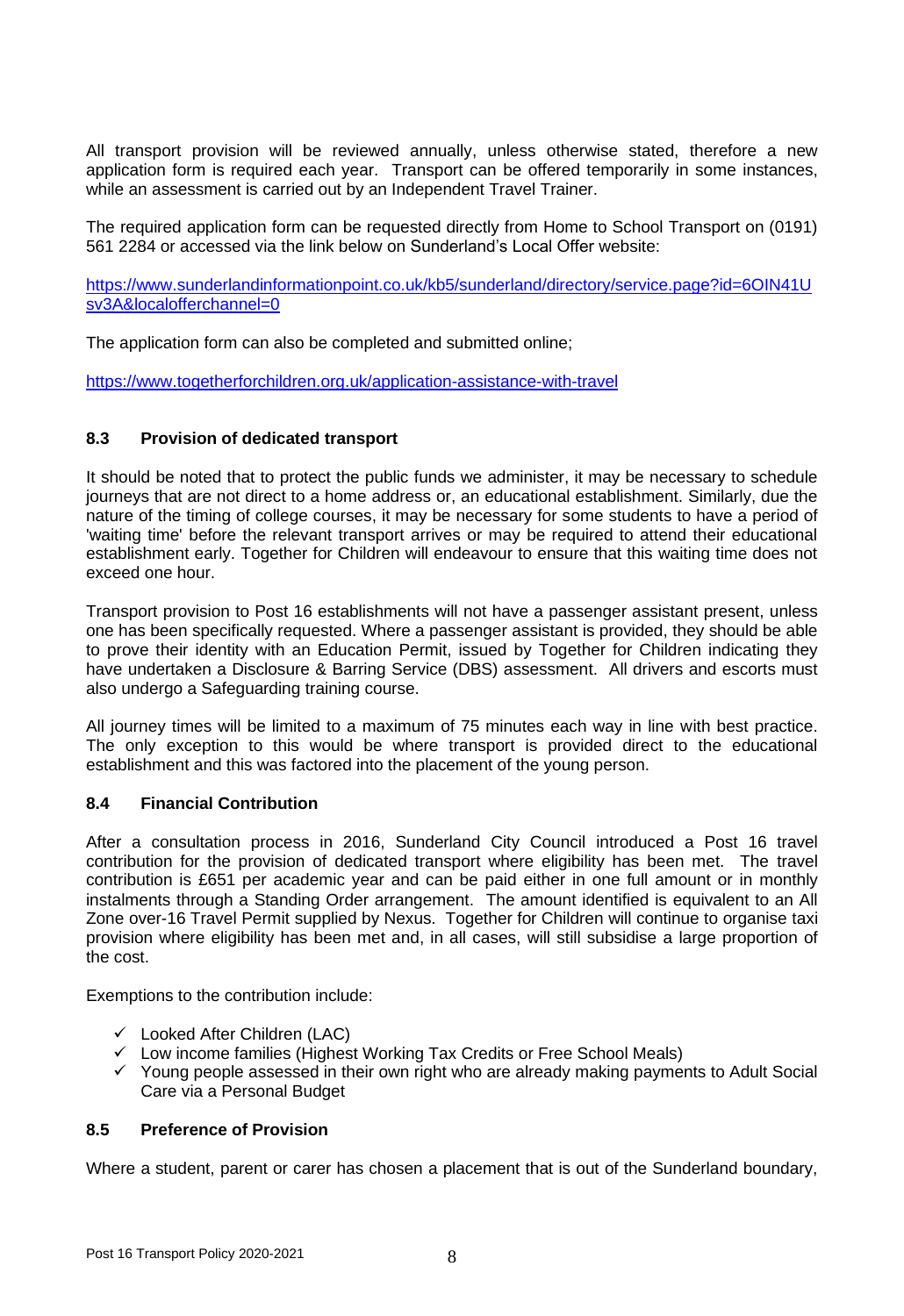Together for Children may not provide transport if a local provider can offer the same course.

## **8.6 Course Eligibility**

Learners must be enrolled on a full-time course of study (12 guided learning hours or more per week) for a minimum period of one academic year. Only Further Education (FE) courses/study will be funded for assistance with travel.

Students entering Higher Educational courses such as degree level studies would not be eligible for assistance with transport under this policy.

## **8.7 Work Based Learning, Work Experience and Apprenticeships**

Together for Children do not provide dedicated taxi provision for students undertaking Work Based Learning Programmes or Apprenticeships. Transport is also not provided for students to and from work experience placements, even if this is part of their course.

## **8.8 Transport to different sites and locations**

Together for Children will not fund transport to different sites within a College provision, or to different locations other than the main campus, usually identified within a learners Education Health and Care Plan.

If learners are required to move between sites during the day, any transport requirements would not be funded by Together for Children. Any such arrangements should be requested through the educational establishment attended. Only two journeys per day will be funded by Together for Children during the academic year.

## <span id="page-8-0"></span>**9. INDEPENDENT TRAVEL TRAINING (ITT)**

Together for Children promotes independent travel where possible, to help enable young people with additional needs an opportunity to learn an important life skill. The training, once completed, can be used by the young person to travel safely on public transport to their Post 16 establishment or training provider.

Independent Travel helps young people:

- $\checkmark$  improve confidence
- $\checkmark$  develop social skills
- $\checkmark$  improve communication
- $\checkmark$  improve good health and wellbeing
- $\checkmark$  increase access to education, employment and training
- $\checkmark$  increase social and leisure activities

Independent Travel is now included in outcomes for some young people within their Education Health and Care Plan. In these instances, the education or training providers are directly funded to carry out travel training with the young person as part of their programme of study in order to achieve their outcomes.

Together for Children also fund a Travel Training Programme with staff based at Barbara Priestman Academy. The current programme has developed into a very successful model over several years, helping many students to travel independently.

Please visit the website below to watch a short video relating to Independent Travel Training: [https://www.youtube.com/watch?v=t\\_\\_CUNSRQjw](https://www.youtube.com/watch?v=t__CUNSRQjw)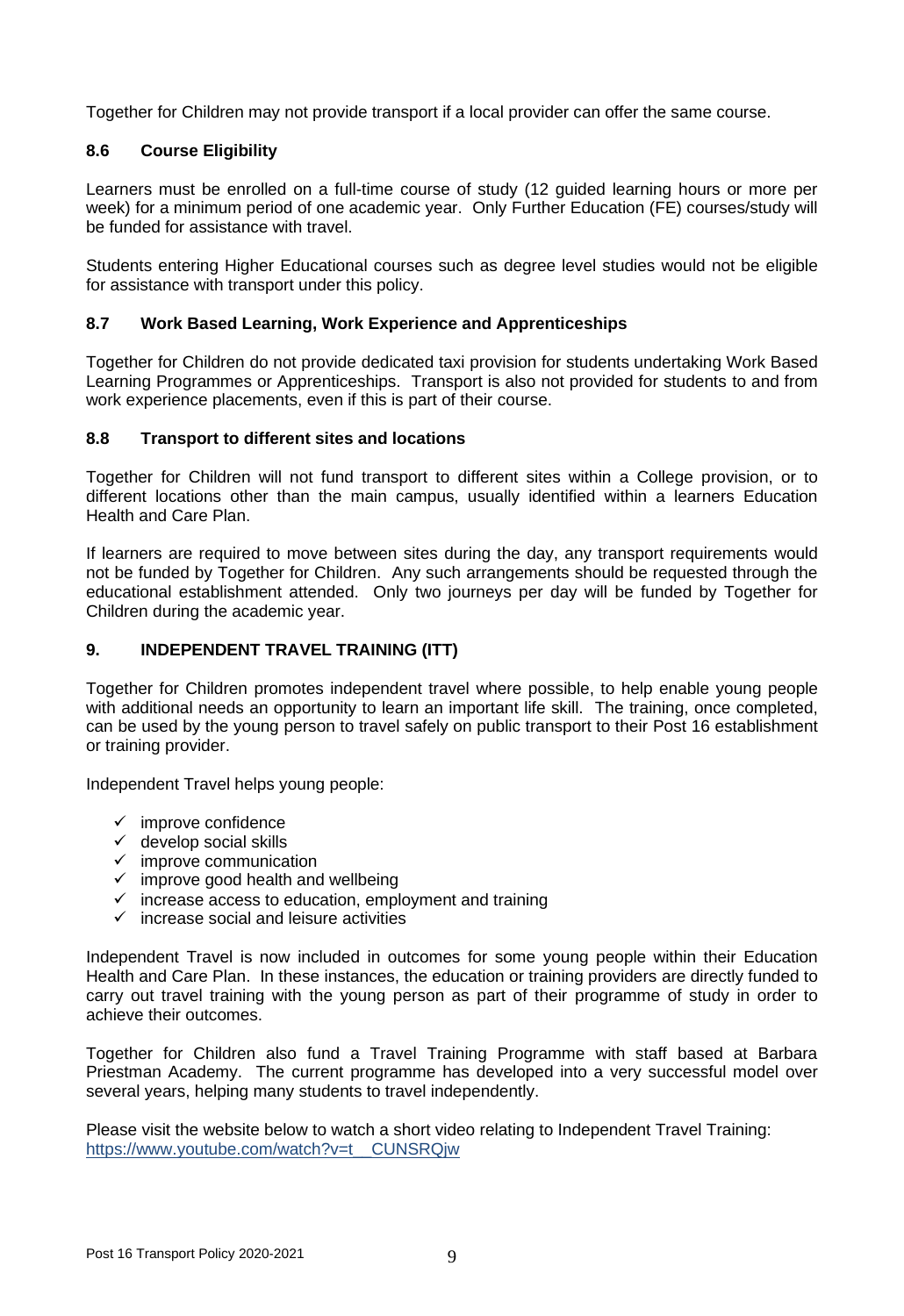For further information on Independent Travel Training please contact Home to School/College Transport on (0191) 561 2284.

#### <span id="page-9-0"></span>**10. SCHOOL TRANSPORT MILEAGE RATE (STMR)**

The School Transport Mileage Rate (STMR) is a payment of 45p per mile for two journeys per day made to parents/carers of children with Special Educational Needs (SEN) who are eligible for travel assistance.

The benefits of the STMR:

- $\checkmark$  Parents/carers can choose the most appropriate travel arrangements for their child that best fit with their personal circumstances
- $\checkmark$  Parents/carers control how funding is used to get their child to and from school/college on time in a way that suits them and their child
- $\checkmark$  Parents/carers can look at opportunities to share with other parents and potentially increase buying power
- $\checkmark$  Reduces the requirement on the Council to procure external taxi providers

If you would like more information The School Transport Mileage Rate, please contact Home to School/College Transport on (0191) 561 2284.

## <span id="page-9-1"></span>**11. APPEALS PROCESS**

If a young person or their parent is not satisfied with a decision made by the Transport Lead, they should submit an appeal. This must be in writing within 20 working days of the original decision.

An appeal can only be submitted on the basis of:

- ✓ Entitlement
- $\checkmark$  Distance measurement
- ✓ Route Safety
- $\checkmark$  Consideration of exceptional circumstances

The appeal will then follow the process outlined below:

**Stage 1** – Strategic Services Manager Education, reviews the Transport Lead's decision and sends the young person or their parent a written notification of the outcome including:

- $\checkmark$  Detailed reasoning for decision made including route assessment
- $\checkmark$  Notification of option to escalate to Stage 2

This will be completed within 20 working days of the appeal being received.

**Stage 2** – If the young person or their parent are still not satisfied with the Stage 1 response, they are entitled to again challenge the Strategic Services Manager's decision. This must also be carried out in writing within 20 working days of the Stage 1 response.

An Independent Panel consisting of a Head of Service, Complaints Manager and/or SEN Manager is assembled. The Transport Lead presents background facts of the case. The Independent Panel also reviews the written representation from the young person or their parent. This will be completed within 40 working days:

- $\checkmark$  SEN Manger will be present if the child in question has Special Educational Needs
- $\checkmark$  Minutes from the Panel Meetings will be compiled for evidence purposes